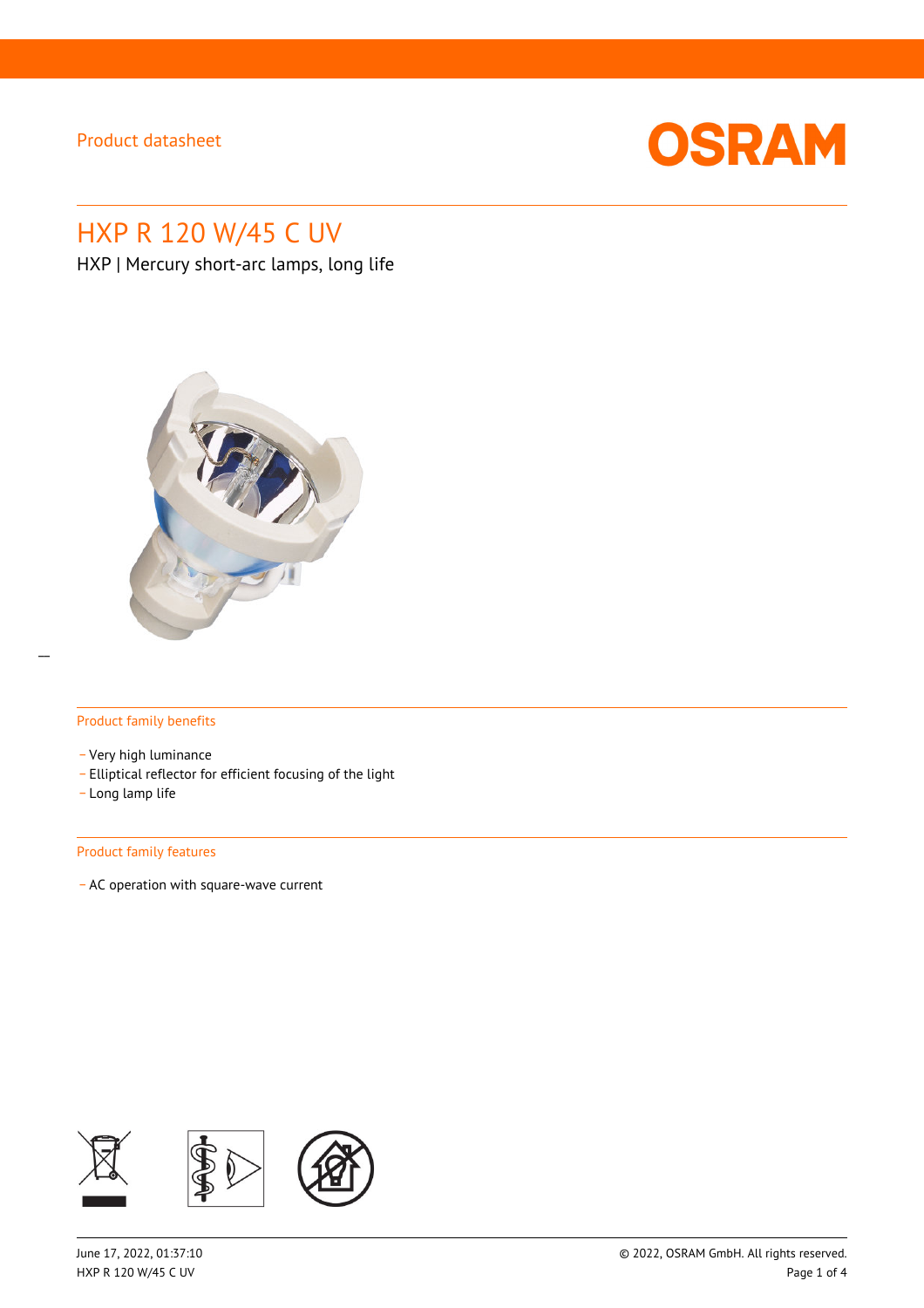### Technical data

### **Electrical data**

| Lamp wattage    | 120W           |
|-----------------|----------------|
| Nominal voltage | 85.0 V         |
| Lamp voltage    | 6090 V $^{1)}$ |
| Lamp current    | 1.4A           |
| Type of current | AC             |
| Nominal wattage | 120.00 W       |

 $^{\rm 1)}$  Initial voltage range

## **Light technical data**

| <b>Focal length</b> | mm<br>л |
|---------------------|---------|
|---------------------|---------|

## **Dimensions & weight**



| <b>Diameter</b>                             | $67.0$ mm |
|---------------------------------------------|-----------|
| Length with base excl. base pins/connection | 77.00 mm  |

### **Lifespan**

| Lifespan | 2000 h |
|----------|--------|

### **Additional product data**

| <b>Product remark</b> | To be operated with PT-VIP 2AC/380 01 DIM 120 |  |
|-----------------------|-----------------------------------------------|--|
|                       | VS <sub>25</sub>                              |  |

### **Capabilities**

| Cooling                 | Forced |
|-------------------------|--------|
| <b>Burning position</b> | p20    |
| Application             | Other  |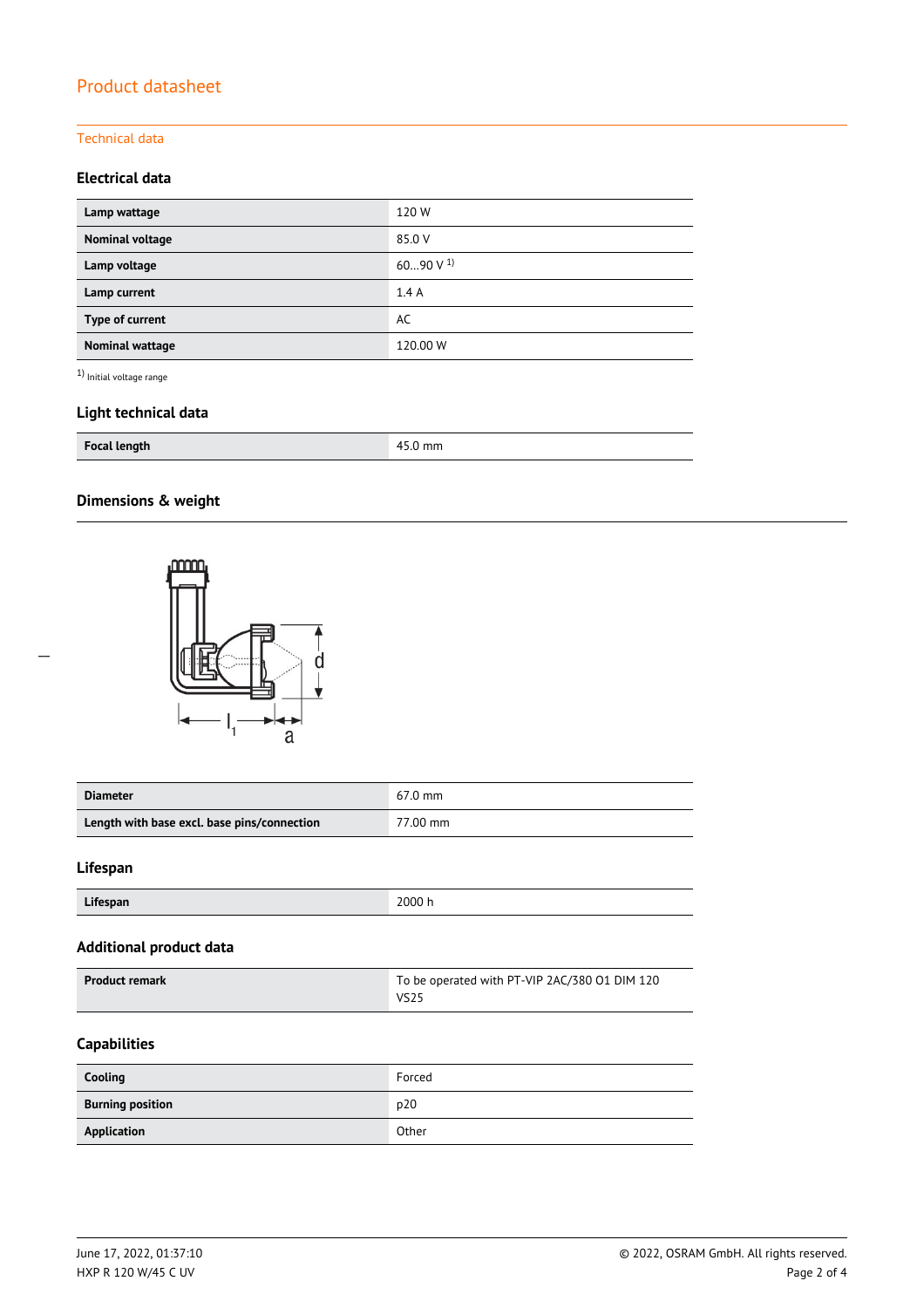#### **Environmental information**

## **Information according Art. 33 of EU Regulation (EC) 1907/2006 (REACh)**

| Date of Declaration               | 19-01-2022                         |  |
|-----------------------------------|------------------------------------|--|
| <b>Primary Article Identifier</b> | 4050300666525                      |  |
| Candidate List Substance 1        | No declarable substances contained |  |
| Declaration No. in SCIP database  | No declarable substances contained |  |